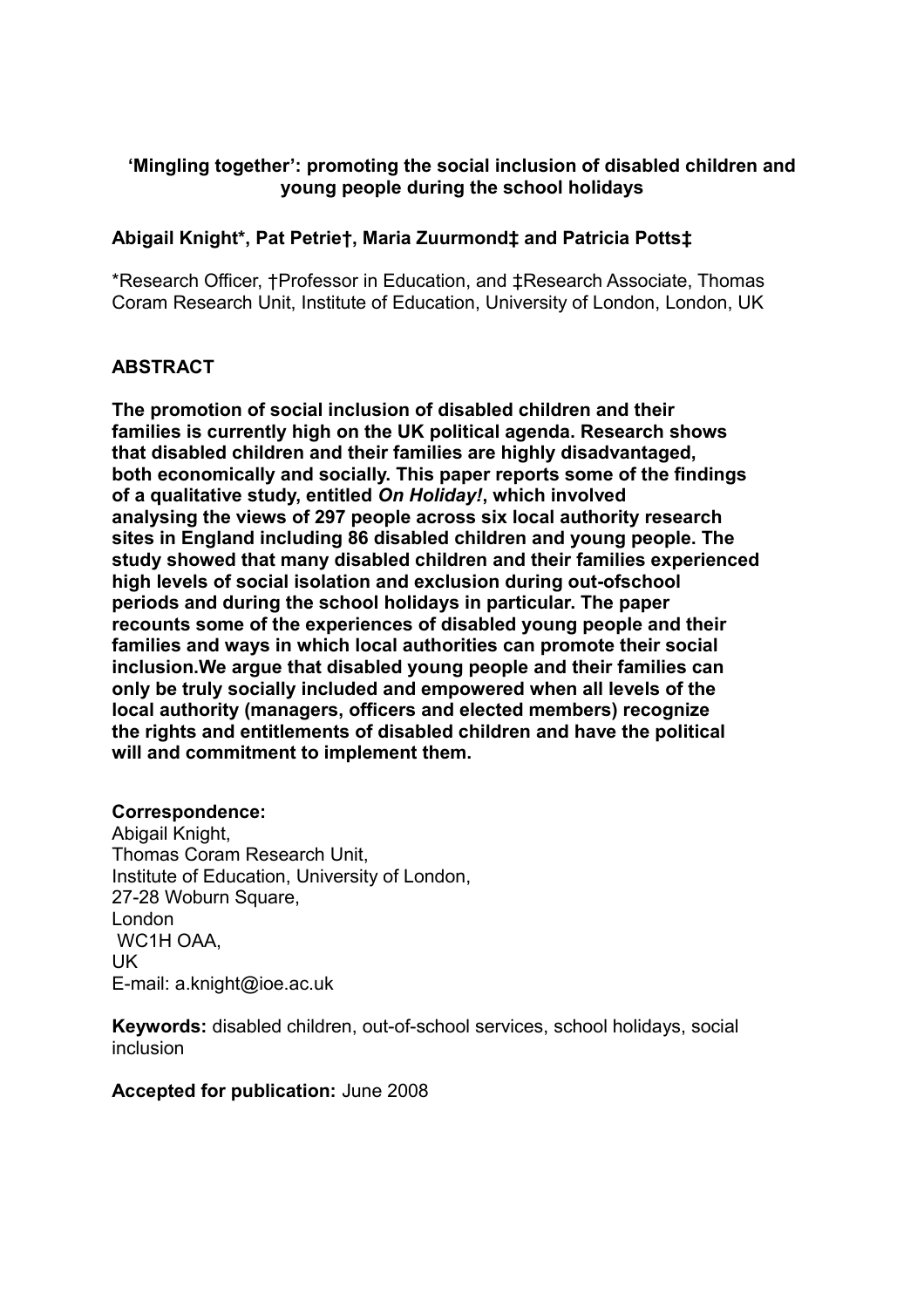### **INTRODUCTION**

Recent UK government policy promotes the social inclusion of disabled children and their families (Department of Health 2001, 2004; Strategy Unit 2005). The recent Every Disabled Child Matters campaign has particularly highlighted the rights of disabled children to inclusion. Research has shown, however, how they and their families are highly disadvantaged, economically and socially, and that out-of school periods can be particularly vulnerable times.

Social inclusion has no single clear definition but a broad approach to the term emphasizes participation in the mainstream, 'normal' activities of society and making choices and decisions about everyday life (Stevens *et al.* 1999; Morris 2001; Hill *et al.* 2004), Disabled children and young people have traditionally been excluded from mainstream life, segregated in special schools, hospitals and specialist out-of-school services, for instance.

A broad approach to social exclusion and inclusion has been used in research focusing on the lives of disabled young people. For example, lack of friends has been identified by parents and disabled young people as a crucial dimension of social exclusion. Murray (2002), in her study of 100 disabled teenagers, concluded that disabled young people emphasized the need for friendships and fun during their leisure activities. Yet, as Morris (2001) commented, there is currently no policy initiative that views friendship as a dimension of social inclusion. Morris found that disabled young people lacked opportunities for contact with non-disabled peers and encountered significant barriers to going out and about in their community and using leisure facilities. Sloper (2002) presented similar findings as did Ludvigsen *et al.* (2005).

In many of these aspirations, disabled children do not differ from non-disabled children (Petrie *et al.* 2000). In one research study, Morris (2001), for example, explored what social exclusion meant to young disabled people, aged between 15 and 20, many of whom had high levels of support needs and communication and cognitive impairments. Social exclusion was defined by these young people included: not being listened to, having no friends, being left out, with no contribution to make, feeling unsafe, not having control over, or access to, money.

Poor access to sport, play and other leisure facilities is a recurring theme in much research (e.g. Petrie *et al.* 2000; Morris 2001; Shelley 2002; Sloper 2002), with insufficient support for older children to access leisure services (Morris 2001; Murray 2002; Russell 2002; Sloper 2002). Exclusion from mainstream leisure opportunities is more severe for teenagers in weekly residential schools (Abbott *et al.* 2000; Shelley 2002).

This paper reports the results of an English study, *On Holiday!*, investigating the experiences of disabled children and their families outside school time and especially during the school holidays. The study was carried out by the Thomas Coram Research Unit, 2004–2006, funded by the Department for Education and Skills.The findings of the study support the conclusions of previous research and take into account the part played by local government in shaping provisions that supports/fails to support disabled children and their families.These contextual findings are indicated as follows, but discussed in more detail in a forthcoming paper.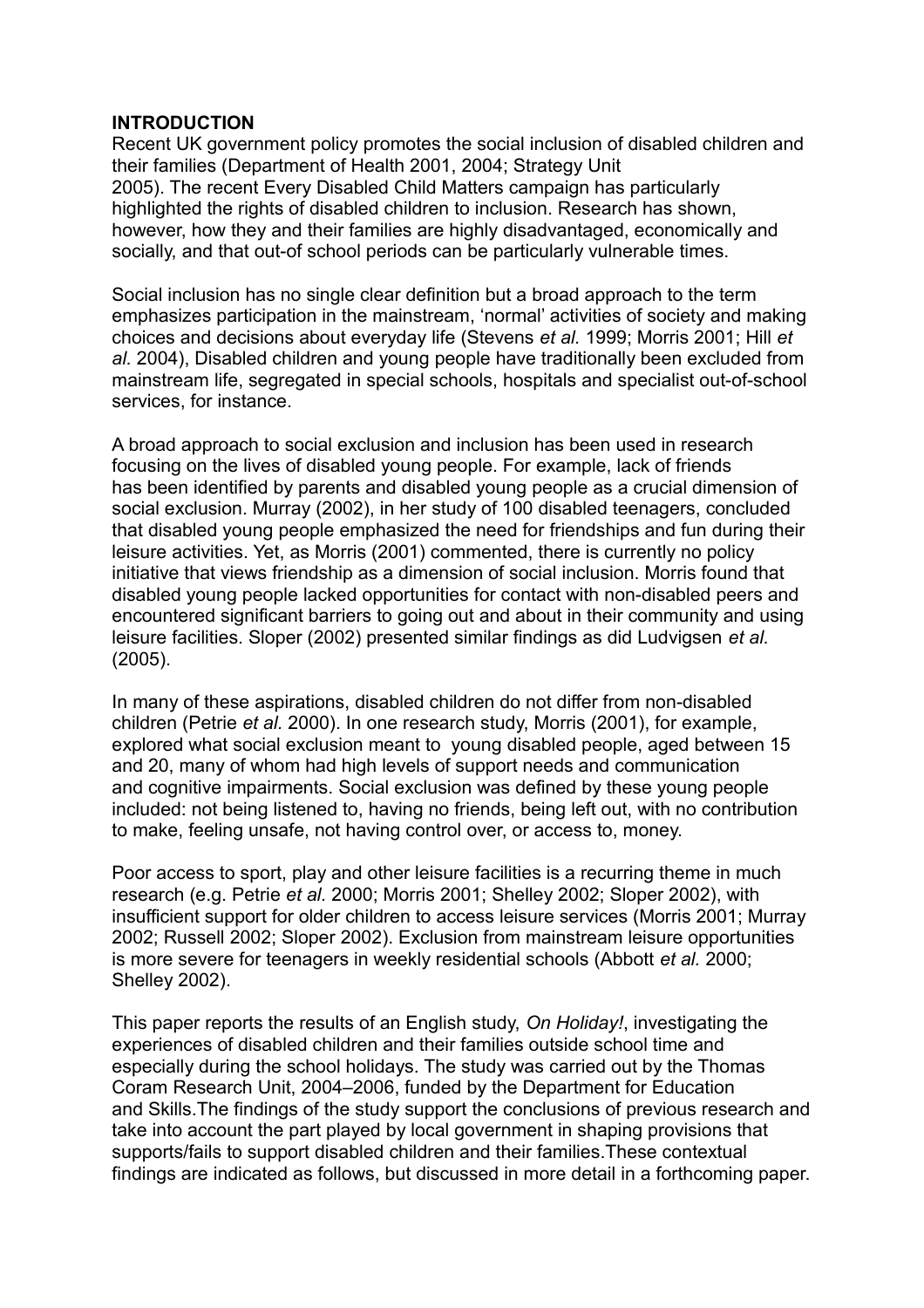The paper begins by outlining the aims and objectives of the study and the research methods used. It then highlights children's and young people's perspectives on their experience of out-of-school time, focusing on of friendships, social isolation and young people's access to, and experience of, holiday clubs and activities. Gaps in provision are identified, as are services that supported children and young people, particularly during holidays. We finish with a summary of what is needed to meet for the rights and requirements of disabled children.

# **THE STUDY**

### **Aims and objectives**

*On Holiday!* aimed to understand how provision for holidays and other out-of-school times may contribute to the social inclusion of families with a disabled child. The study took an approach informed by a social model of disability, emphasizing the social construction of disability and eschewing notions of disabled people as impaired.

### **Methods**

Two advisory groups (1) a group of disabled young people; and (2) representatives of relevant national organizations, each met twice to explore, variously, ways of involving disabled young people, and to comment on research materials, emerging finding and dissemination.

Fieldwork was conducted in six contrasting English local authorities. The selection included metropolitan and rural areas, authorities deemed 'good'/'excellent' and 'weak' (Audit Commission 2003) and authorities that had already developed children's trusts and extended schools. To protect confidentiality, we named the local authorities: London Outer, London Central, Metropolitan North-East, Metropolitan North-West, Shire County South and Shire Country East.

The research team developed interview topic guides. The perspectives of 86 children and young people were elicited and 121 staff and 90 parents were interviewed. Pilot interviews were not carried out. Fully written notes were taken of all interviews, which were audio-recorded for reference and to amplify the written record, as necessary.

The *personnel* interviewed were mostly middle or senior management, from local authority social services, education and early years, special and mainstream schools, health services, play, leisure and youth services, children's trusts and voluntary organizations. We did not interview local government councillors. These interviews lasted around an hour, covering the services provided for disabled children, organizational structures, the values, ethos and political will that informed provision, funding issues, gaps in provision and multi-agency and partnership working.

*Parents* were recruited through voluntary organizations or schools in each local authority. Only two parents declined to be interviewed. Parents were interviewed on a one-to-one basis, and in four of the research sites, in a group setting. The interviews, which mostly lasted 30–60 minutes, were semistructured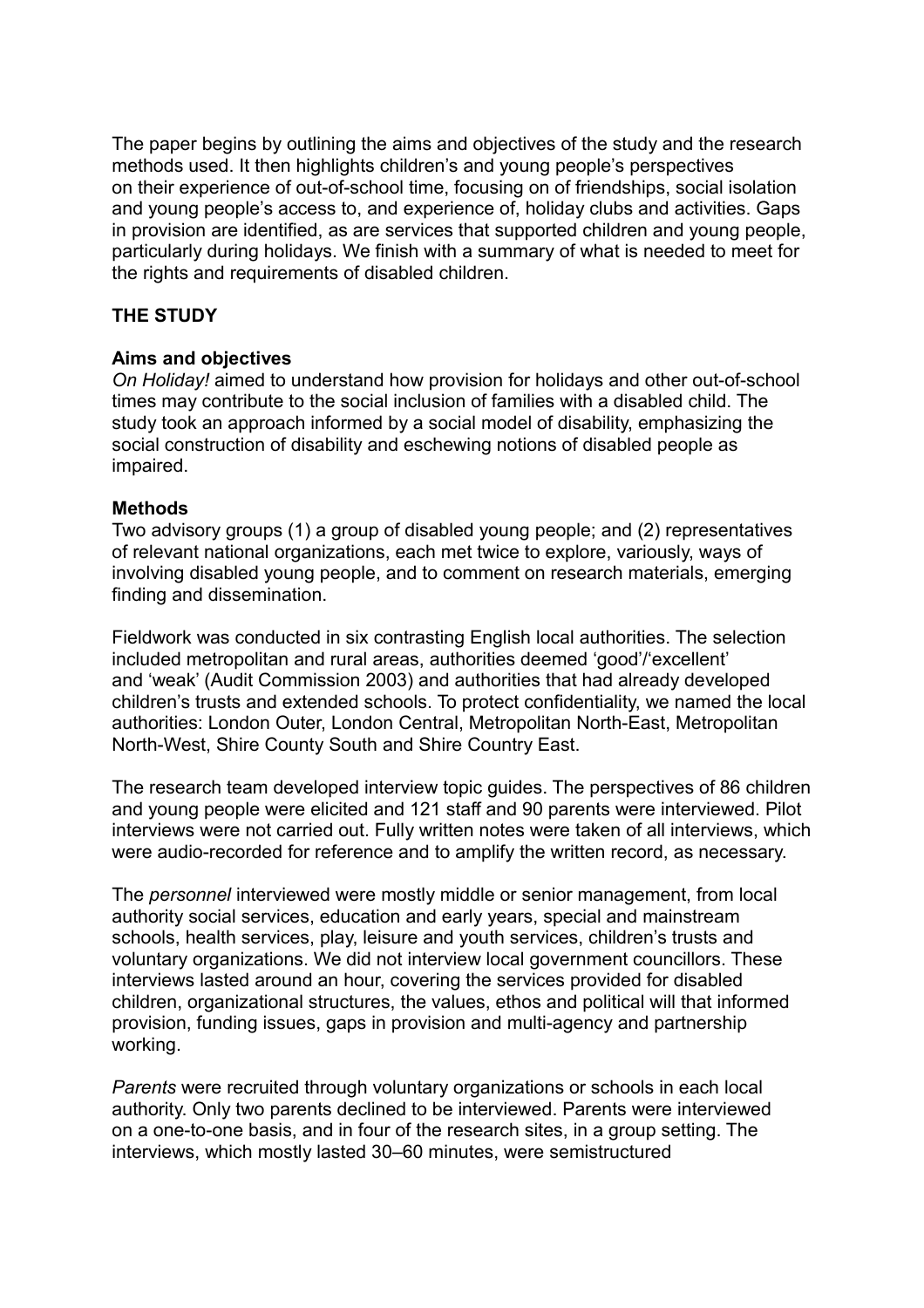and centred on the use of out-of-school services, problems encountered and views about gaps in provision. Nearly all parents were from white British backgrounds.

The *young people,* mostly with parents who had not been interviewed, were aged 7– 19 years – 38 girls and 48 boys – 76 from a white British, five from other European and five from black or Asian backgrounds. They were reported as having moderate learning disabilities (27), severe learning disabilities (10), physical impairments (17), speech impairments (3) and behavioural difficulties associated with the autistic spectrum or attention deficit hyperactivity disorder (12). The children, whose words are cited below, are those with spoken language, but the perspectives of children with other forms of communication were taken into account in the data analysis.

Children and young people were recruited through settings such as voluntary organizations, specialist units for hearing and visually impaired young people attached to mainstream schools, special schools and mainstream schools.

The work was informed by a growing body of literature, which offers guidance and ideas about how to consult or research with disabled children and young people, including the ethical and practical issues to consider (Beresford 1997; Ward 1997; Morris 1998, 2002, 2003; Stalker 1998; Marchant *et al.* 1999; Lewis & Porter 2004; Knight *et al.* 2006).To facilitate conversations with children, we used the 'I'll go first' pack, involving pictures of activities and the use of stickers (Kirkbridge 1999), which we adapted to focus on out-of-school time. The conversations centred on activities outside school, preferences and returning to school after the holiday.

We took a flexible approach adapting to the children's age, wishes, needs and communication requirements. Several of the children and young people used non-verbal communication. In order to elicit their views and experiences, they were shown laminated pictures of activities, like shopping, going to the park, the beach, being at home. A carer or teacher, familiar with a child's non-verbal communication, explained the children's responses, if necessary.

### **Analysis**

A qualitative approach was adopted and for each local authority a case study was constructed, based on the interviews conducted there and on any documentation obtained. The case study approach was chosen because a local authority is a unit with clear boundaries. A case study has been defined as a 'very detailed research enquiry into a single example seen as a social unit in its own right and a holistic entity' (Payne & Payne 2004, p. 31).

The analysis was carried out manually and was not computer programme-assisted. It was thematic and took account of: the experiences of parents and children; sources and types of support; the appraisal of children, parents and personnel of such support; factors underlying effective support and, if appropriate,

reasons why support was inadequate; the part played by extended schools and by children's trusts in providing family support and the political ethos of local authorities as this related to policy and practice towards disabled children. The research team identified common themes, across the six case studies, as the basis for an overview.

### **Ethical considerations**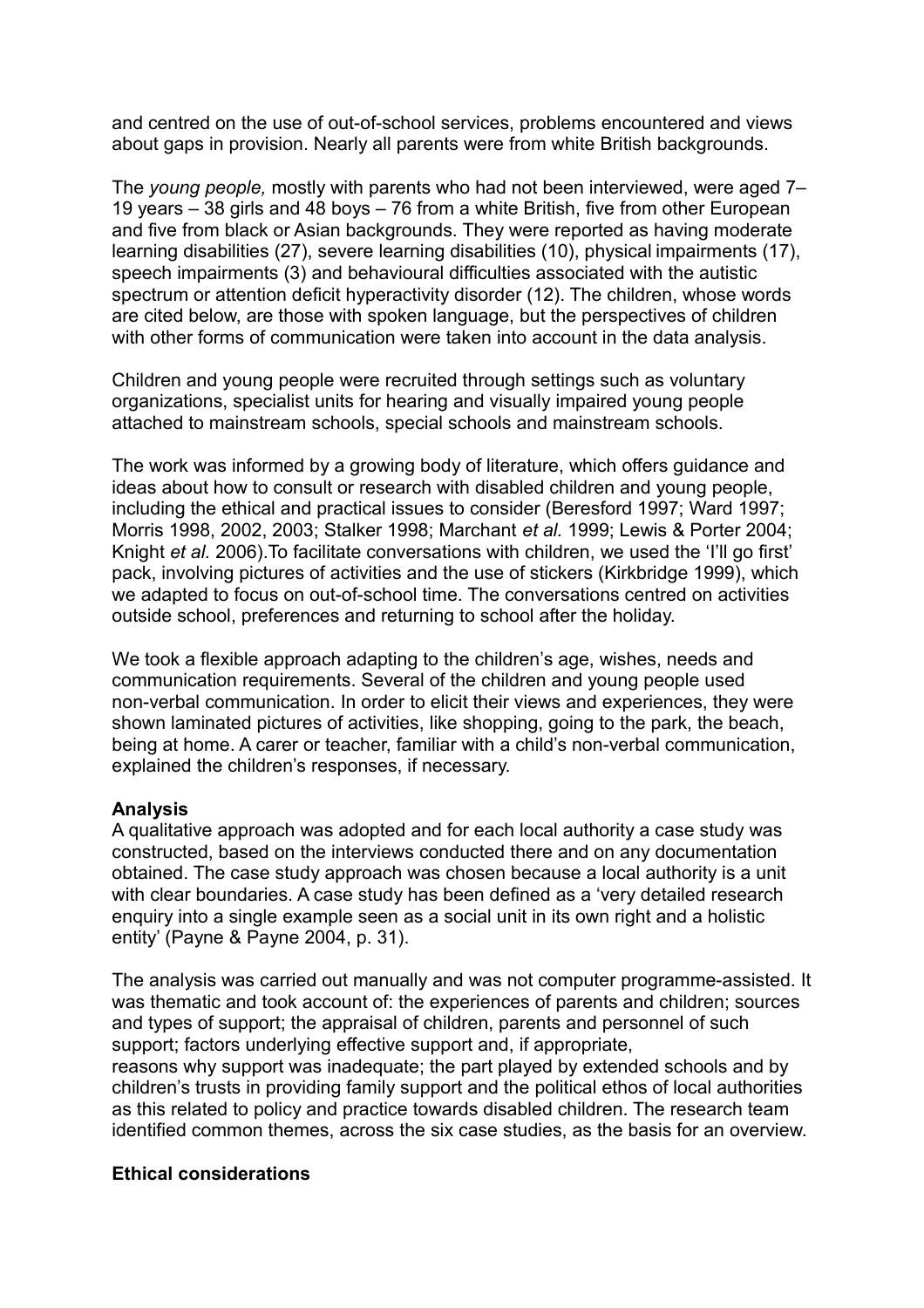Advance approval from the Association of Directors of Social Services Research Committee was sought and obtained. The study was informed by two advisory groups (see Methods section).

The study followed the ethical procedures of the Institute of Education, University of London, with attention to informed consent and confidentiality. Research procedures were consistent with the requirements of the *Data Protection Act 1998.*

We were very mindful of the ethical challenges of consulting disabled children directly (e.g. Beresford 1997; Ward 1997; Stalker 1998; Alderson & Morrow 2004; Lewis & Porter 2004). We told the children about the research, they were given an explanatory leaflet (where appropriate) and chose whether or not to take part. This consent was expressed through spoken language, or through sounds and gestures interpreted by someone who knew the child.

Discussions with the children or young people took place in familiar surroundings, such as a holiday club or school, usually lasting for about 15 minutes. Sometimes a familiar person, such as a carer or teacher, was present to facilitate communication. No children declined to participate in the research. The children could, if they wished, stop the conversation by verbal or non-verbal signals. Tools such as a 'traffic light' system of red and green cards were occasionally used to indicate that a child wished to stop. The children were assured that the interview was confidential unless something relating to their personal safety was revealed.

#### **Challenges confronting the study**

A problem encountered in obtaining our sample and in the course of interviews, was which children were relevant for inclusion. The Department of Children, Schools and Families' definition of disability includes a wide range of conditions relevant to disability (Department for Education and Skills 2003).

However, the school staff with whom we liaised tended to limit the term 'disabled' to physical conditions and/or to wheelchair use. They discounted children with emotional and behavioural difficulties and those with learning disabilities. This was a particular difficulty when attempting to recruit our sample through mainstream schools.

Similar problems arose with parents and young people. Striking a balance between sensitivity as to whether people defined themselves as 'disabled' and clarity about why we were including them in the research was, therefore, important. One way of doing this was to use the terms with which young people identified, such as having additional or 'extra' needs.

Where feasible, we timed interviews to follow shortly after a school holiday, because these were one important focus of the study.

This was not always possible, so for a few children, interviews took place as long as 2 months after the last school holiday. Some young people were able to recall the holidays but for others recall was more problematic.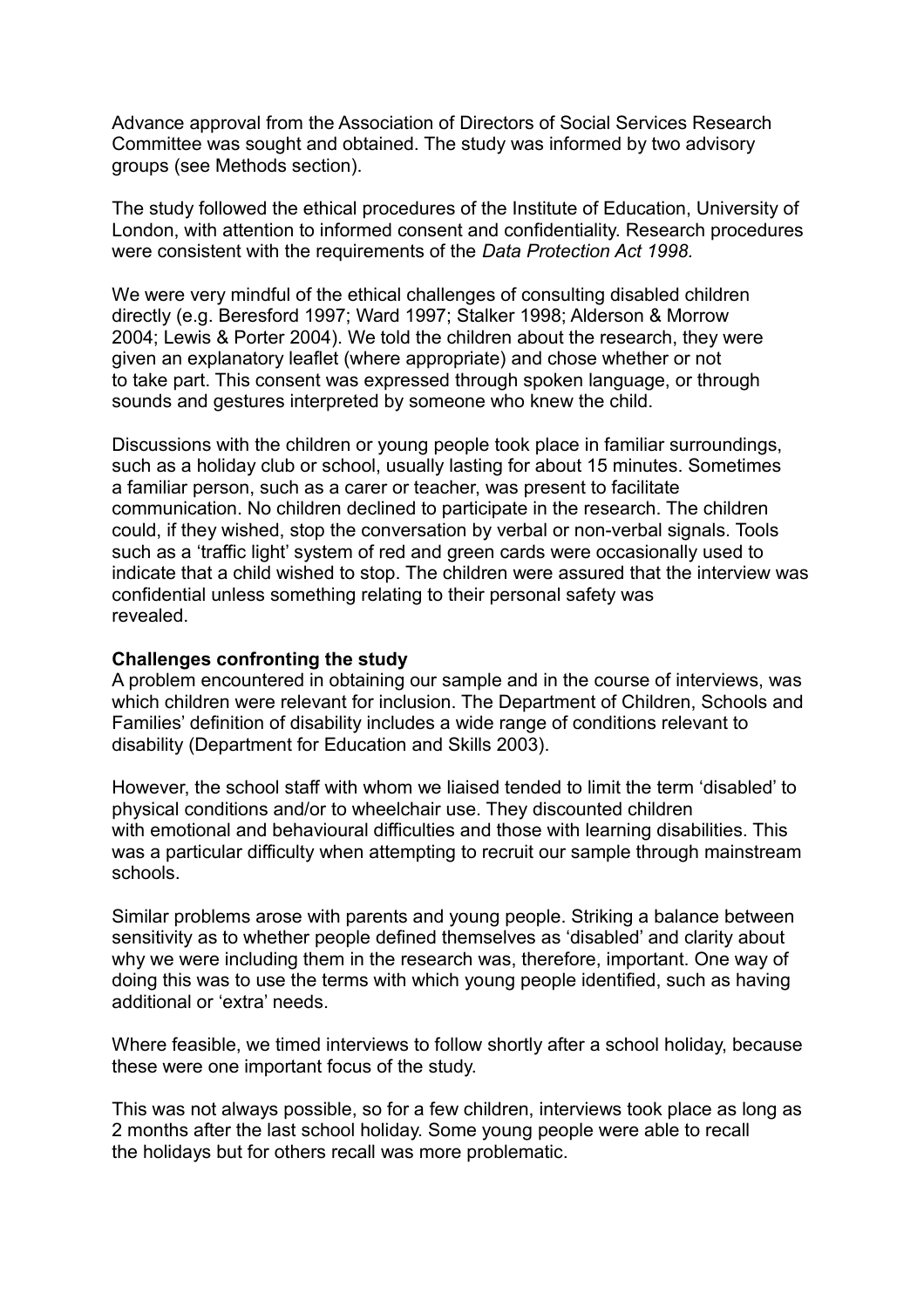As appropriate, therefore, we sometimes focused conversations on experience of out-of-school times more generally.

## **THE EXPERIENCES AND PERSPECTIVES OF DISABLED YOUNG PEOPLE OF THE SCHOOL HOLIDAYS**

When the parents of the disabled children spoke of the time when their children were not in school, they often described difficult experiences. Many spoke in terms of school holidays, especially, as being a 'nightmare'.They found that little appropriate support was available for them, especially for parents of teenagers and for children who had been diagnosed as autistic or with Attention Hyperactivity Deficit Disorder (ADHD).

The children's experiences out-of-school were characterized by great variability of activities and use of services. Whatever they did, most of the study participants were positive and described activities, such as those their non-disabled peers might report. For example, a 9-year-old boy said: 'I play football. I go the park with my mum and friends. I watch TV.' Many played on the street, watched television and played computer games. A few spoke about being members of the scouts and camping and some were enthusiastic about family holidays. Although many were not able to go on holiday, some children did tell us about day trips to the beach or to theme parks, which were often highlights of the holiday.

Unfortunately, enjoyment far from represented the whole out-of-school picture. Especially in the long summer break, boredom was a common experience for disabled children, as it is for those who are not disabled (Petrie *et al.* 2000). Many of the sample welcomed returning to school. A 16-year-old young woman, typical of many, said 'The holidays are alright at the beginning, then they get boring.' Another said 'Going back to school gives you something to do.'

Compared with non-disabled children, the disabled children had additional reasons for complaint. For example, a girl said she was sick of spending much more time in her wheelchair during the holidays, than during term time. Her teacher explained that, at school, children were regularly taken out of the chair for exercise and other activities. At home, such opportunities were much more limited. Assisting children in and out of chairs can be taxing for parents, especially if only one adult is available, and for older and heavier children.

### **Friendships and social isolation**

While those who were able to meet friends outside school time valued this greatly, a major contribution to the boredom experienced by many interviewees was social isolation. 'I'm very happy that I can come back to school and spend time with my friends.' was a response typical of many. 'Sometimes my friends are away and I get bored', a 13-year-old boy told us.

The school is an important site for friends for many children. However, some of the study participants attended special schools or units some distance from home. While they had not formed local friendships, they were unable to meet their school friends during the holidays. Consequently, they experienced high levels of social isolation. One teenager, attending a unit for sensory impaired young people in a mainstream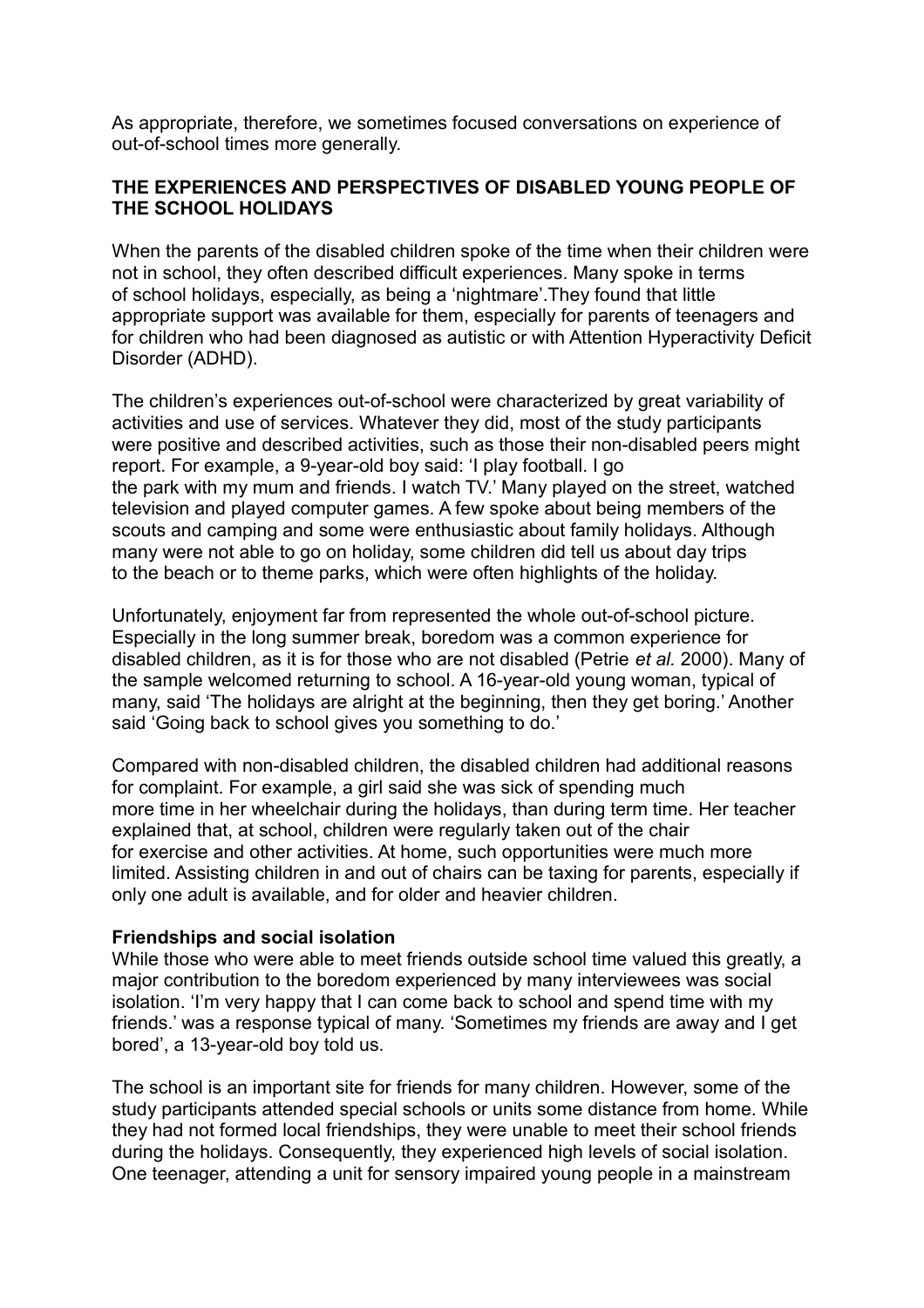school, explained that she had no local friends and did not do much in the holidays: 'Sometimes I go on day trips but only with my mum and sister. I get really bored because I'd rather go out with my friends.'

Making local friends was a particular problem for young people living in rural areas and for children attending schools as weekly boarders. The physical distance between different children's homes and the lack of suitable transport were major obstacles, compounding existing exclusion. One 14-year-old said, 'I only have one friend where I live – I only see her sometimes.'

Nevertheless, some young people were able to make local friends. A 15-year-old girl told us

*'I go out with my friends near the village. I've got friends in two places – near school and near the village. But the problem is you might want to see your friends from here [the school] but it's too far away.'*

Interviews with young people with sensory impairments revealed particular problems. A 15-year-old, with a visual impairment, remarked: 'For people like us, there's a limit to what we can do. We can't play football, badminton or tennis. I have to play squash with a special ball.' For her and others, making friends in the wider community was especially difficult. They wanted to mix with non-disabled young people but found the experience problematic. As the same 15-year-old said: 'I hate making new friends, because they look you straight at your eyes and say "your eyes are moving" and I think "Oh, not again".' A young woman, aged 14, indicated a different sort of dilemma:

*'The trouble is you're scared of hurting the feelings of other partially sighted people and if you go around with "normal" people, you get worried about how they [partially sighted people] are going to be towards you.'*

Some young people described the 'overprotectiveness' of their parents, which prevented them from going out independently and mixing with nondisabled young people. This meant that they experienced high levels of social isolation. As a 14 year-old young woman said

*'I don't really do anything. My mum won't let me out because of my eyes. I'm trapped in. I can't go out with my friends. I can't go out but I have to put up with it. I'm sort of used to it now. But I wish I had the freedom to do things.'*

### **HOLIDAY CLUBS AND OTHER LEISURE OPPORTUNITIES**

A partial solution to the isolation experienced by children out-of-school lies in those holiday clubs and other leisure opportunities that aim to promote the inclusion of disabled people. About half of the children and young people in the study had attended some kind of holiday play scheme during the last summer holiday, run either by the local children's services department or by voluntary sector services.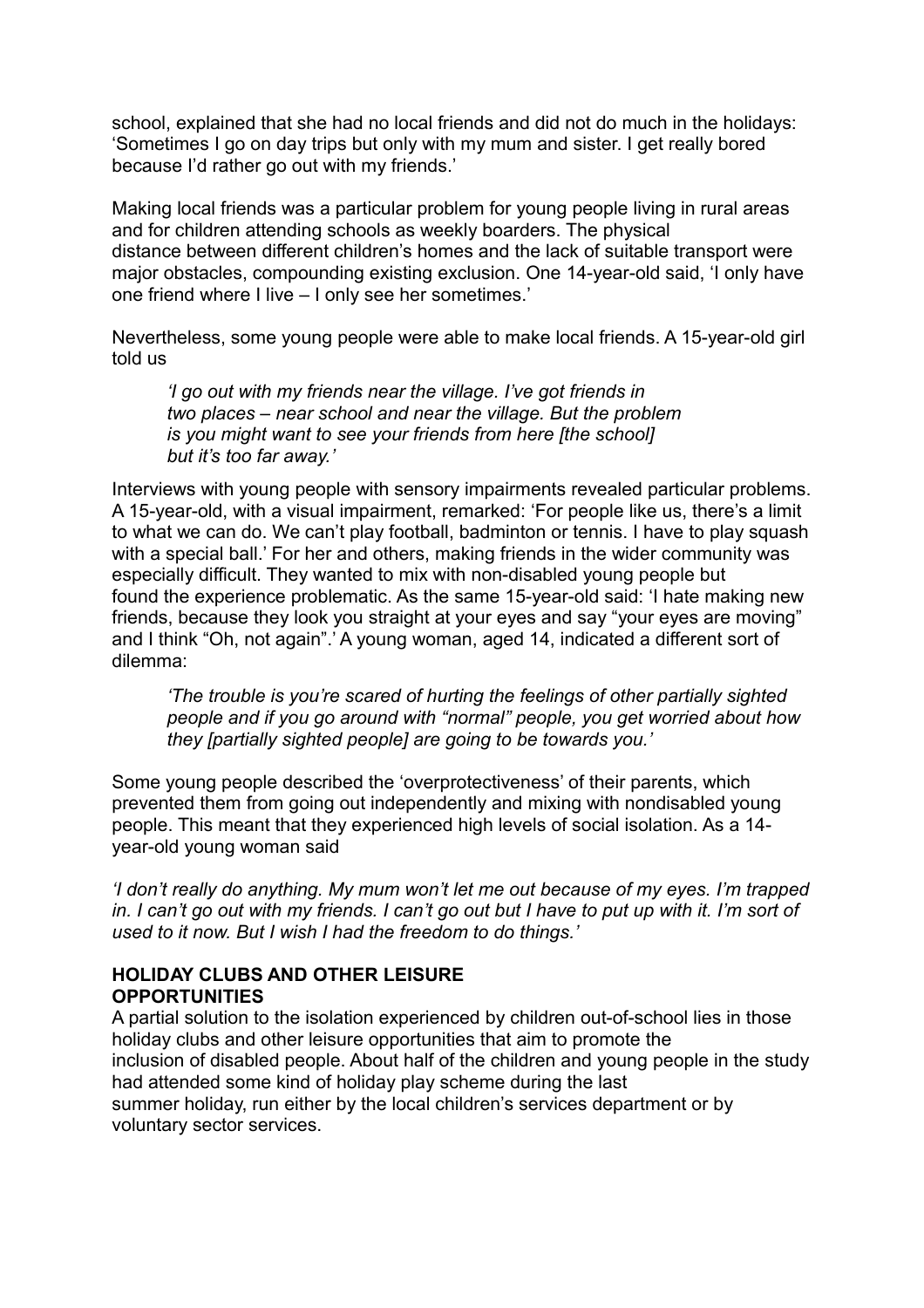All were very positive about their experiences, even though their attendance was generally limited, because providers limited the availability of places for disabled children (see below).

Being with other young people was one of the main reasons for young people liking holiday clubs. One excitedly described attending a holiday drama club run by a voluntary organization. Holiday clubs are non-statutory provisions and their funding basis is often precarious but this boy hoped that there would be continuing funding for the club the following summer. What he enjoyed most was that a friend also attended and that he had got to know the other participants. Friendship was also a reason why he had decided to go to the Saturday club at his special school:

*'I wanted to go to the Saturday club . . . I like spending time with my friends. Once Friday's over you won't see them [friends], so I decided to go to Saturday club to be with my friends.'*

Many young people preferred attending some sort of play provision, with the activities and trips on offer, to staying at home. A 7-year-old boy, a wheelchair user, said 'I prefer coming here [the Play Centre] than being at home. It's more fun here. I get to do many different things.'

Nevertheless, in describing their experiences of mainstream and specialist clubs, young people also painted a problematic picture. For children with physical and sensory impairments, while they wanted to be part of mainstream experience, they thought that providers needed a better understanding of their situation.

Two deaf children, for example, enjoyed attending local (mainstream) clubs but were also critical of them. A 14-year-old boy, for example, liked going out with his 'mates', playing football, but added

*'I'm the only deaf person in the [football] club. There are no more deaf people and that can be annoying. When I'm on the ball it's hard to hear people. [None of the coaches could sign, but] it would be useful to have little signals which they could use.'*

Another young man, aged 17, highlighted the importance of being able to do 'ordinary' things, but described the associated difficulties. He suggested

*'All children like shopping. If they wanted to, I think there should be something to help them get young people to town with a helper, so they could buy what they wanted.'*

Without such intervention, it can be very difficult for disabled children to do 'ordinary things'. A young man, for example, had regularly gone swimming with his father, but was no longer able to probably, he thought, because he was now too heavy for his father to help him in and out of the pool. However, he had been able to go swimming with a specialist holiday club in the summer, and had enjoyed this. A girl, aged 12, described her frustration at not being able to attend a local club for teenagers, because there was no access for wheelchairs and said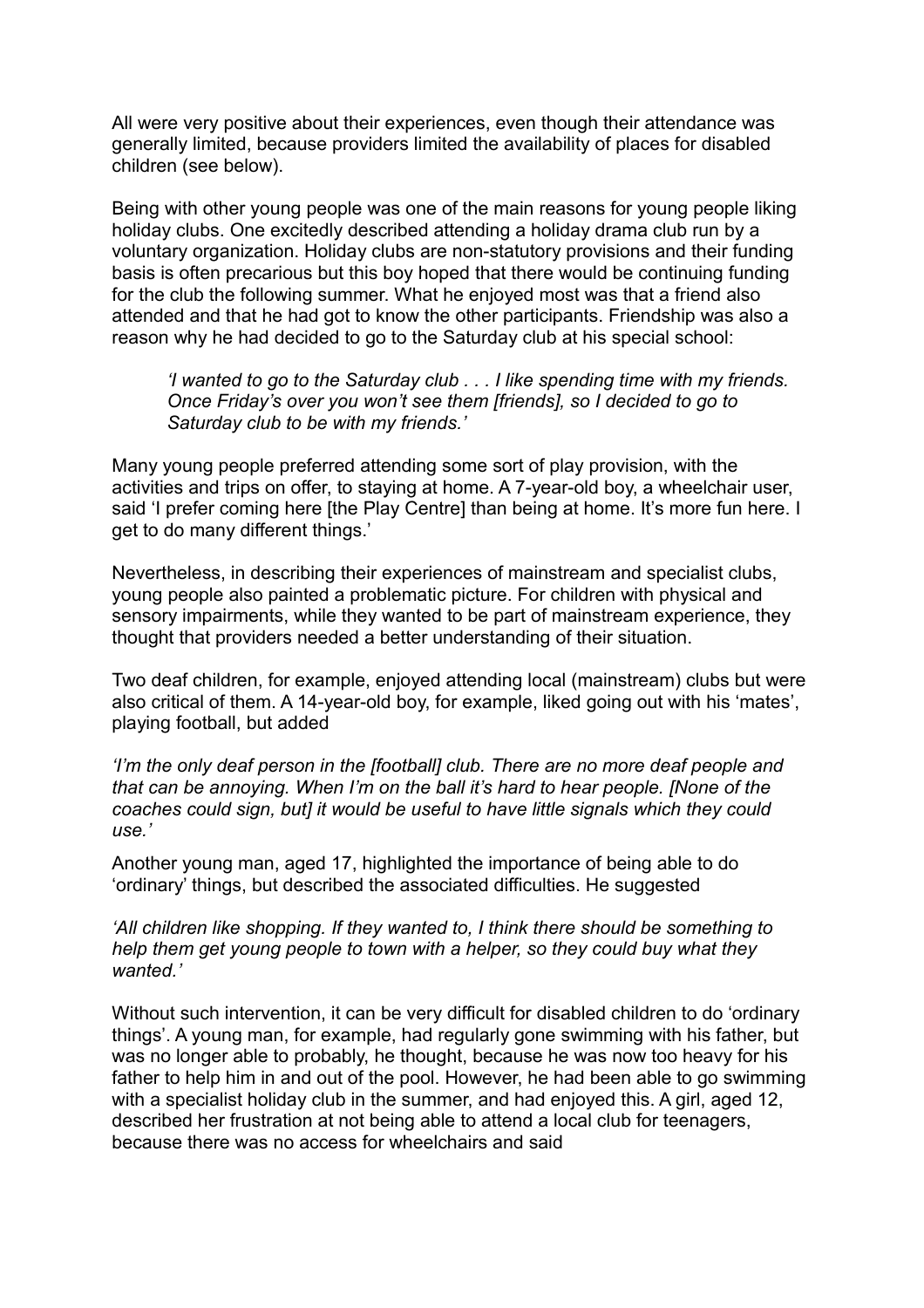*'I want more teenage clubs that wheelchair people can use . . . there should be clubs for all teenagers so all teenagers can be together. Some people take the mickey out of them [young disabled people] but they only take the mickey out of them when they don't understand what it is. If they all mingled together then perhaps they would understand a bit more.'*

Problems also arose because inadequate transport meant that disabled young people could not access a range of leisure opportunities. Accessing a Saturday club at a special school was difficult for children living outside the local authority where it was situated, because transport was provided only for those living within the authority boundaries. Even for these, the situation could be far from ideal. One young person who attended was picked up by the school bus. He described how he was the first into the bus and sat in the bus while other children were collected. On one recent occasion, he explained, he had spent two and a half hours in the bus. Being willing to tolerate such long journeys gives an indication of how much the boy appreciated the Saturday club and, perhaps, the lack of other leisure opportunities.

### **PROMOTING SOCIAL INCLUSION FOR DISABLED YOUNG PEOPLE**

In spite of overall inadequacies, steps – to varying extents – were being taken by local authorities and the voluntary sector to promote greater social inclusion for disabled children and young people outside school

time. It is to these measures that we now turn. We look at some underlying strategies, the 'bridging role', by which professionals link families with services during the holidays, and provide a few, small-scale examples of local practice aiming to facilitate social inclusion.

### **Strategies for inclusion**

At the time of the study,Metropolitan North-East was adopting a strategic approach towards inclusion for disabled children in mainstream out-of-school services. The council had developed an inclusion group, with multi-sector representation, an inclusion charter (a quality assurance package, focusing on inclusion, used by early years provision) and an inclusive play strategy. Summer 2004 saw the introduction by the council of some inclusive provision during the summer holidays, with a decision to have an inclusive site for children and young people up to the age of 14. Special schemes were in place for children and young people up to the age of 19, who had more severe 'additional needs'.

In Metropolitan North-East, strategies towards disabled children were taken forward by dedicated staff appointments. Three inclusion officers were responsible for training mainstream out-of-school staff and ensuring that premises were appropriate for disabled children. The local authority also supported an access and inclusion officer, employed by a large voluntary organization. This officer aimed to keep inclusion on the local agenda, for example by promoting the inclusion of disabled young people in youth provision, which was even less available than outof-school services for younger children. The access and inclusion officer consulted parents and children about any difficulties arising in mainstream services. In addition, children's social services had appointed a community resource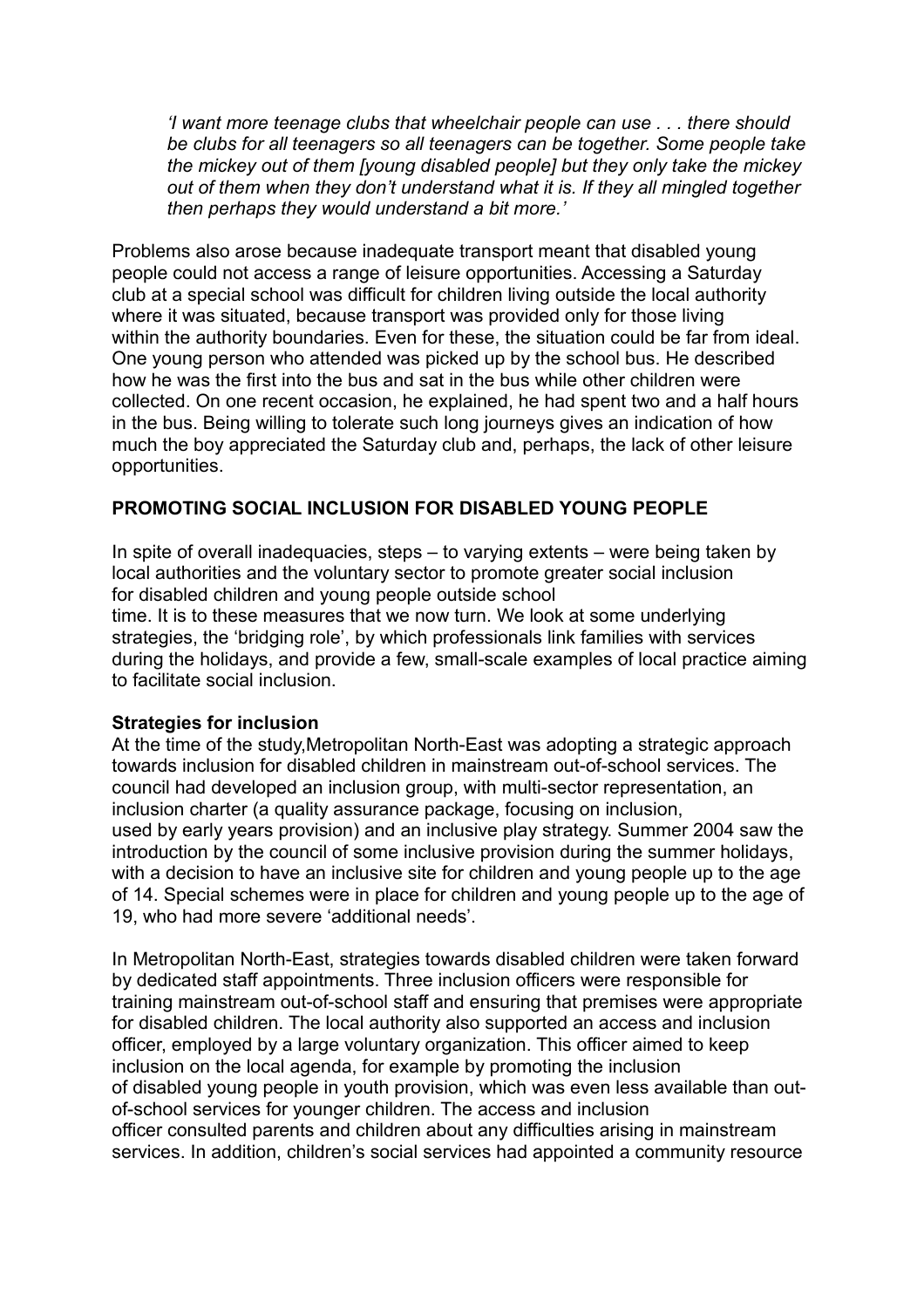development officer to promote the inclusion of disabled children in mainstream out of-school activities (the 'bridging' role described below).

In another area, Metropolitan North-West, a large voluntary organization played with a project supporting disabled young people – aged 5–18 – to access local social activities, played the main strategic role, locally. The project was developing partnerships with local leisure and play providers and community groups. The inclusion worker organized summer play schemes for disabled children and young people, and had linked to an extended school, with a view to developing inclusive after-school services*.*

### **Providing a bridge between families and services**

Families with a disabled child often need someone to be a 'bridge': to provide information and to link them into the provision in a way they find appropriate.Equally, inexperienced service providers need someone who will provide an initial link with families and to point the way towards staff training and ways of making their services inclusive.

We came across two specific examples of a local authority professional, appointed to perform a 'bridging' role. These were highly valued by parents. One was the worker already mentioned in Metropolitan North-East, who was based in the social services disabled children's team. This worker co-operated closely with the team's social workers, with out-of-school services and with families in the community. The exchange of information in advance of attendance at leisure provision was identified by parents as an invaluable component of care for severely disabled children and those with additional or complex health needs. The 'bridge worker' could ensure such an exchange.

A bridge worker in London Central's play services was knowledgeable and familiar with much of the out-of-school provision in the area. She linked the disabled children's team, the family and service providers. On the basis of referrals from the social services disabled children's team, the worker visited families, made an assessment and matched the child to an after-school or holiday club. She offered service providers advice on an inclusive approach, both generally and regarding specific children. She was also able to facilitate funding for extra staff or for adapting premises.

An example of the proactive approach found in London Central was where a social worker liaised with a primary school and arranged for a child's electric wheelchair, previously used only in school, to be sent home for the holiday. This meant that the child could be taken to a mainstream play scheme by her parent, and on other outings. The school also sent a bucket chair (for sitting on the floor) and a gamma chair (for sitting at the table) directly to the play scheme, so that the child could better participate in the activities on offer.

### **'Buddying' schemes**

Not all 'bridging' was in the hands of professionals, however. We came across several examples of smallscale 'buddying' schemes. These enabled some disabled young people to access mainstream social activities by pairing the disabled young person with a non-disabled buddy, often a volunteer, so that the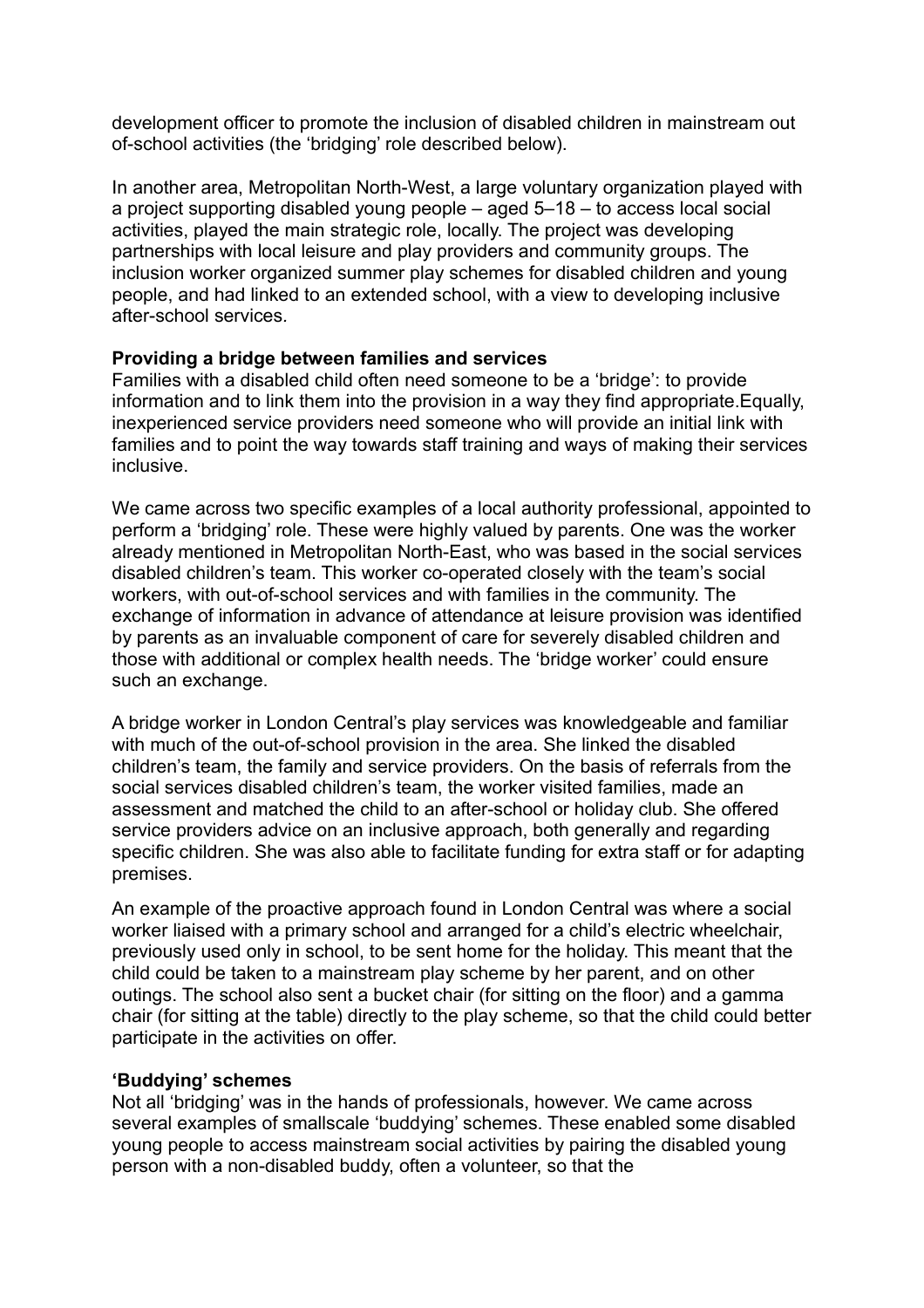disabled young person could go to mainstream leisure activities such as youth clubs, cinemas or pubs. In Shire County South, one of the disabled young men interviewed was looking forward to being provided with a buddy with similar interests to himself. In Metropolitan North-East, a 16-year-old young woman appreciated being paired with a student who regularly escorted her to the cinema. In London Central, support staff from a special school facilitated some young people from the same school in attending a mainstream play scheme in a sports centre.

Two other examples of how disabled young people and their families could be supported were reported. The first was of disabled young people acting as volunteers in out-of-school provision that they themselves had attended. In Shire County South, for example, a 16- and a 17-year-old, both learningd disabled, spent time as volunteers in a Saturday club and in a holiday club for younger people. They talked positively about this role and said it was 'good to do' and 'rewarding'.The activity coordinator commented on the importance of offering disabled young people opportunities to volunteer; it enabled them to 'try out different things' in a supportive environment. A disadvantage of such volunteering should be commented on. In some holiday schemes, young people reach the upper age limit, without other age-appropriate provision being available. When this happens, being a volunteer can be seen as a welcome solution. At the same time, it can mask the exclusion of disabled young people from the activities of their own age group and, in the case of special provision, from the activities of mainstream society.

Our final example of support was found in Shire County East. Here, a voluntary organization, supported financially by social services, provided a citycentre flat for 2 days a week during the summer school holidays. The flat catered for six disabled young people over the age of 13. It had a large living room, kitchen, bathroom and a 'sensory room', meant mainly for relaxation, with comfortable seating, low lights and a sound system. Supported by four members of staff, the young people used the flat as a base to access the facilities of the city. They went to the park, had picnics, went swimming and bowling and, where ageappropriate, to the pub. They visited the supermarket to choose their own food, which they prepared and ate together. The flat was said to be popular and oversubscribed. The voluntary organization aimed to increase the time available to young people to 3 days a week. Outside school holidays, the flat was used by adult services.

### **GAPS AND FAILURES IN PROVISION**

In spite of the examples of good practice described above, we found notable gaps and failures in provision. The majority of young people interviewed, despite enjoying aspects of the holidays, said that they often felt bored and missed their friends. They wanted more opportunities for seeing their friends and more access to mainstream leisure environments. For the most part, such opportunities were denied or very limited. About half the young people interviewed were able to attend play schemes, but providers allocated them a few separate days or half days, or limited their attendance to 1 week out of a 6-week summer holiday. This was not the case for non-disabled children. Disabled children are discriminated against in this way because of, among other reasons, the increased staffing costs sometimes associated with their attendance (Petrie *et al.* 2000, 2003).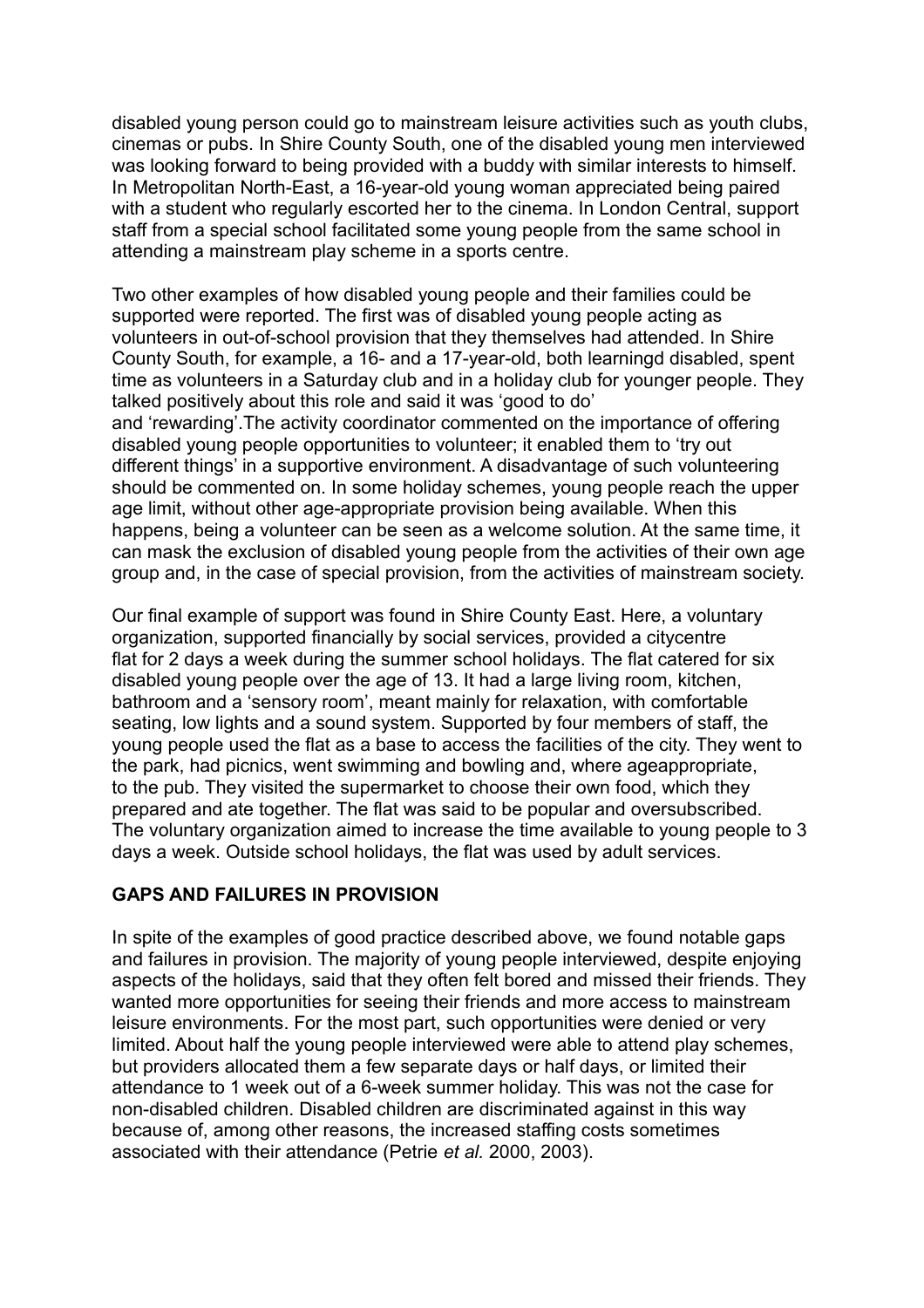While most of the young people and families interviewed complained that leisure provision was inadequate, two groups of young people seem to have been particularly ill served.

#### **Children diagnosed on the autistic spectrum**

We found specific challenges experienced by families of children diagnosed as on the autistic spectrum or with behaviour difficulties associated with ADHD. Parents described children who found unfamiliar environments and situations particularly unnerving and play scheme staff whom they perceived as hostile towards their children (see also Petrie *et al.* 2000).The result was that attending holiday clubs was, for some, almost impossible (see Note 1). Nevertheless, from what parents told us, children diagnosed as on the autistic spectrum or with ADHD, need special consideration out of school. Their experience appears to have been little addressed by providers, or by local authorities and voluntary organizations.

#### **Leisure services for teenagers**

The lack of out-of-school support for young people over the age of 12 or 13 was striking. In the local authorities studied, there was little youth provision and young people's access to mainstream leisure opportunities was often dependent on their parents. Young people over the age of 12 had outgrown holiday play schemes: these were often age-inappropriate from their own perspective and from that of the provider.

Non-disabled children also 'grow out' of holiday play schemes. But they have increasing autonomy as they enter their teens and increasingly arrange their own leisure activities. This is less possible for disabled young people, unless steps are taken to support their social participation.

Across the six local authority research sites, professionals linked inadequacies in youth services directly to national policies that focused funding on juvenile offending, anti-social behaviour and preventing teenage pregnancy, rather than on disability. A manager remarked that 'The youth agenda here tends to be around crime reduction first and foremost, so disabled young people aren't really on the agenda.' And a senior manager in the youth services of a different authority said

*'I feel at the moment that the "hot cake" work is if you're working with young people at risk of crime and I feel like that's our priority area and everything else goes to the wayside and I feel that's really disappointing.'*

### **MEETING DISABLED CHILDREN'S RIGHTS AND REQUIREMENTS**

The Children Act 1989 (Department of Health 1989) and the United Nations Convention on the Rights of the Child, ratified by the UK in 1991, both emphasize the rights of disabled children and young people to be included in mainstream activities. In addition, over the last 12 years, various Disability Discrimination Acts and their amendments have required that disabled people should have access to mainstream services including care and leisure (DDA 1995, 2005).The *Disability Discrimination Act 2005* extended this legislation by introducing a duty on all public bodies to promote equality of opportunity for disabled people. A similar direction is to be found in the Childcare Act 2006, which places a duty on local authorities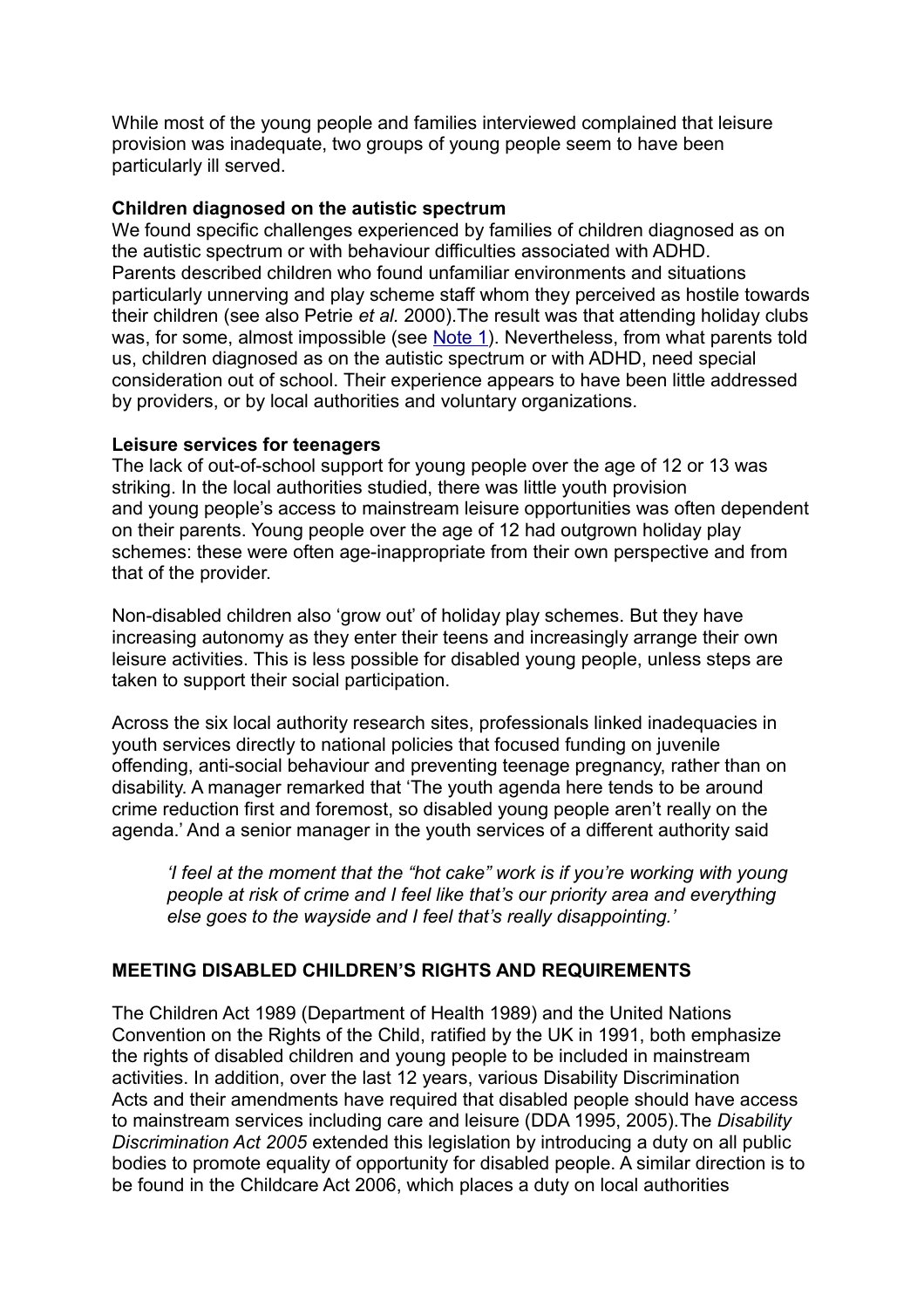to ensure (not necessarily provide directly) child care for working parents, and those in training, mentioning, specifically, child care for disabled children.

While we did find examples of good practice towards disabled children and their families, we also found many inadequacies that were testified to by the children themselves, by their parents and by some of the professionals we interviewed. We asked professional staff (managers and development workers in various sectors) about whether local government appeared to understand and support disabled children and their families, outside of providing schooling. The study identified several reasons why families were inadequately served.

Foremost among the factors underlying inadequate provision for disabled children was a lack of local commitment to disabled children and their families. We heard, for example, that providing holiday and after-school activities often depended on the 'goodwill' of school staff, rather than being embedded in local policy and strategies. Some staff, in health and education, questioned whether it was the responsibility of their departments to provide family support during the school holidays, with the implication that it was a matter for social services. Others felt that holiday support was not really an issue for 'their' families.

Families appeared to be served better in local authorities where there was more evidence of a political will among councillors and officers to meet their rights and requirements and, more importantly, where this was followed through in practice. In contrast, we found local authorities where there appeared to be a culture that might be termed 'philanthropic' rather than one that recognized entitlements or rights; a tradition of providing the family as a whole with occasional 'treats' like parties and outings to the seaside. Professionals reported some reluctance among families to take up these activities, which was seen as condescending. The approach contrasts with the notions of social inclusion and solidarity, more typical of mainstream play and care provision in some of the urban areas studied.

In the urban areas, there appeared to be higher levels of community democracy and participation, evident in some parent–professional forums and youth assemblies and councils, on which disabled young people were represented. The highest levels of inclusive opportunities for disabled children were found in one of the London boroughs. Here, sufficient funding was allocated to make access to inclusive activities a reality, for example by providing free transport and some (nevertheless limited) play provision. In a different London borough, however, a manager commented that, in spite of the borough having a strong *rhetorical* position on social inclusion, their fairly extensive out-of-school provision was in reality an 'able-bodied service' not geared for disabled children.

### **CONCLUSIONS**

This paper has put the views of young people about out-of-school times and their use of services in the foreground. It has also provided some examples of good practice among providers and local authorities and outlined local policy and practice towards disabled young people and their families. In summary, many young people themselves, despite enjoying aspects of the holidays, said that they often felt bored and missed their friends. They wanted more opportunities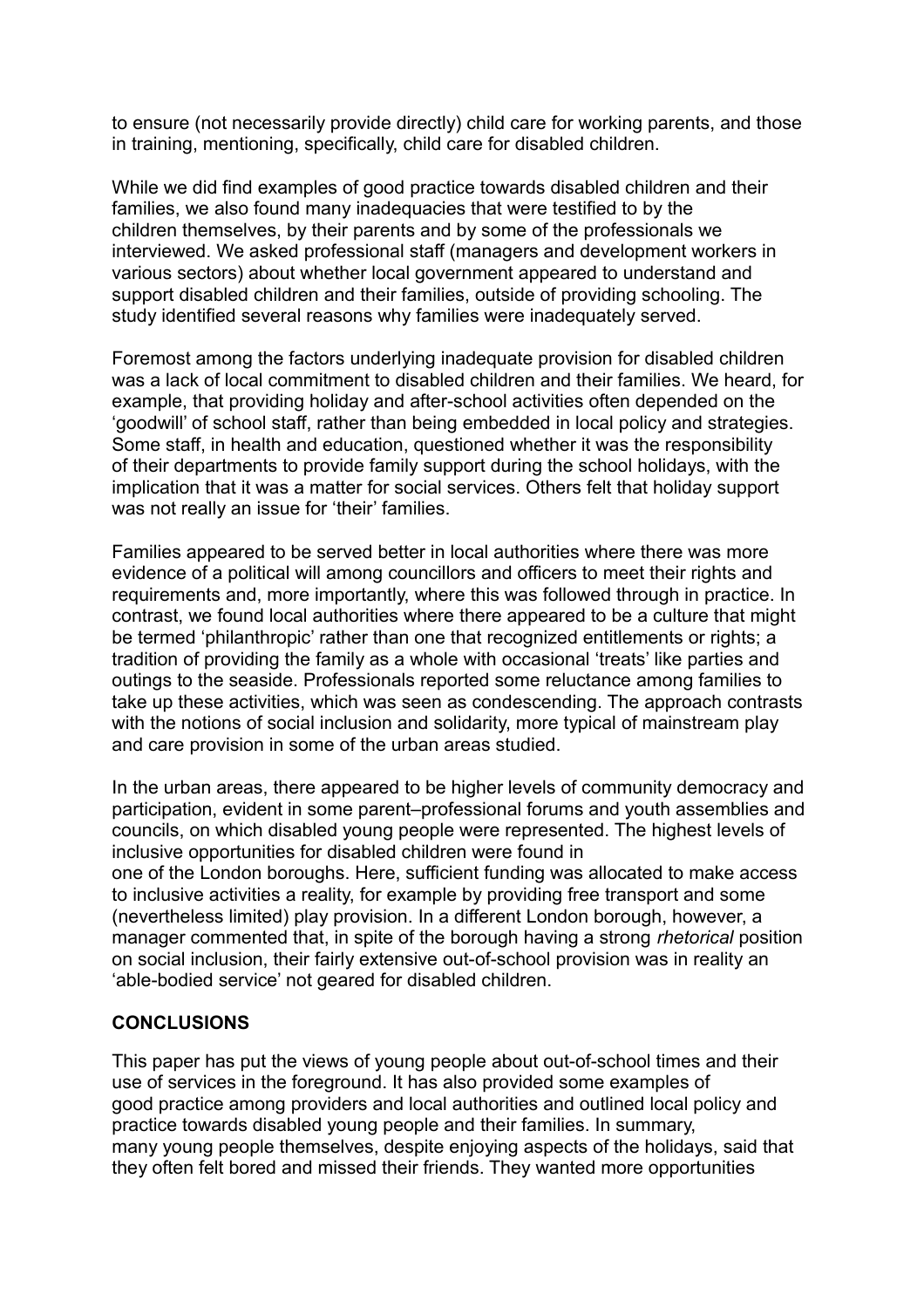for seeing their friends and more activities in mainstream leisure environments.

Disabled children and their families appeared to be best supported through a range of services, including holiday clubs and other leisure activities that took into account their specific requirements. These were often based on the strategic appointment of personnel, in both the public and voluntary sector. Unfortunately, there was usually extensive rationing of any kind of out-of-school leisure and child care for families of disabled children over the school holidays. In addition, children and young people themselves (as well as their parents) told us that services were not able to meet their needs appropriately.

Among groups who, according to parents, were particularly ill served were children diagnosed as on the autistic spectrum and those said to have ADHD. The lack of out-of-school support for young people over the age of 12 or 13 was also striking. There was little youth provision and young people's access to mainstream leisure opportunities was often dependent on their parents.

Yet, as one young woman told us

#### *'If they (young people) all mingled together then perhaps they (non-disabled people) would understand a bit more.'*

This is a point of view that should be listened to. 'Mingling together' is important across the community for disabled and non-disabled people alike. We found examples, not necessarily innovative, of provisions such as the buddying schemes that aimed to promote the social inclusion of disabled young people. We make a number of recommendations to promote the social inclusion of disabled children further. These include an audit by local authorities to assess and map service provision school holiday services for disabled children, including a review of costs and the development of monitoring and evaluation systems. Increased provision for young people over the age of 12 and for working parents, a need highlighted by the Daycare Trust (2005), is also recommended. A range of options for out-of-school support needs developing, with 'bridging' staff to help facilitate the inclusion process. Options include developing short-term breaks, home-based child care and opportunities to join mainstream play, child care and leisure, with adequate transport as part of the provision. These recommendations, in addition to appropriate national politics and legislation, have an important part to play in enabling inclusion. Provision for disabled children also depends on the actions of the local population, children's services managers, providers and staff. The empowerment of disabled children and their families needs a pervasive understanding, throughout the local authority, the private and voluntary sectors that disabled children have rights and entitlements that must be met. Such understandings, however, are still underdeveloped.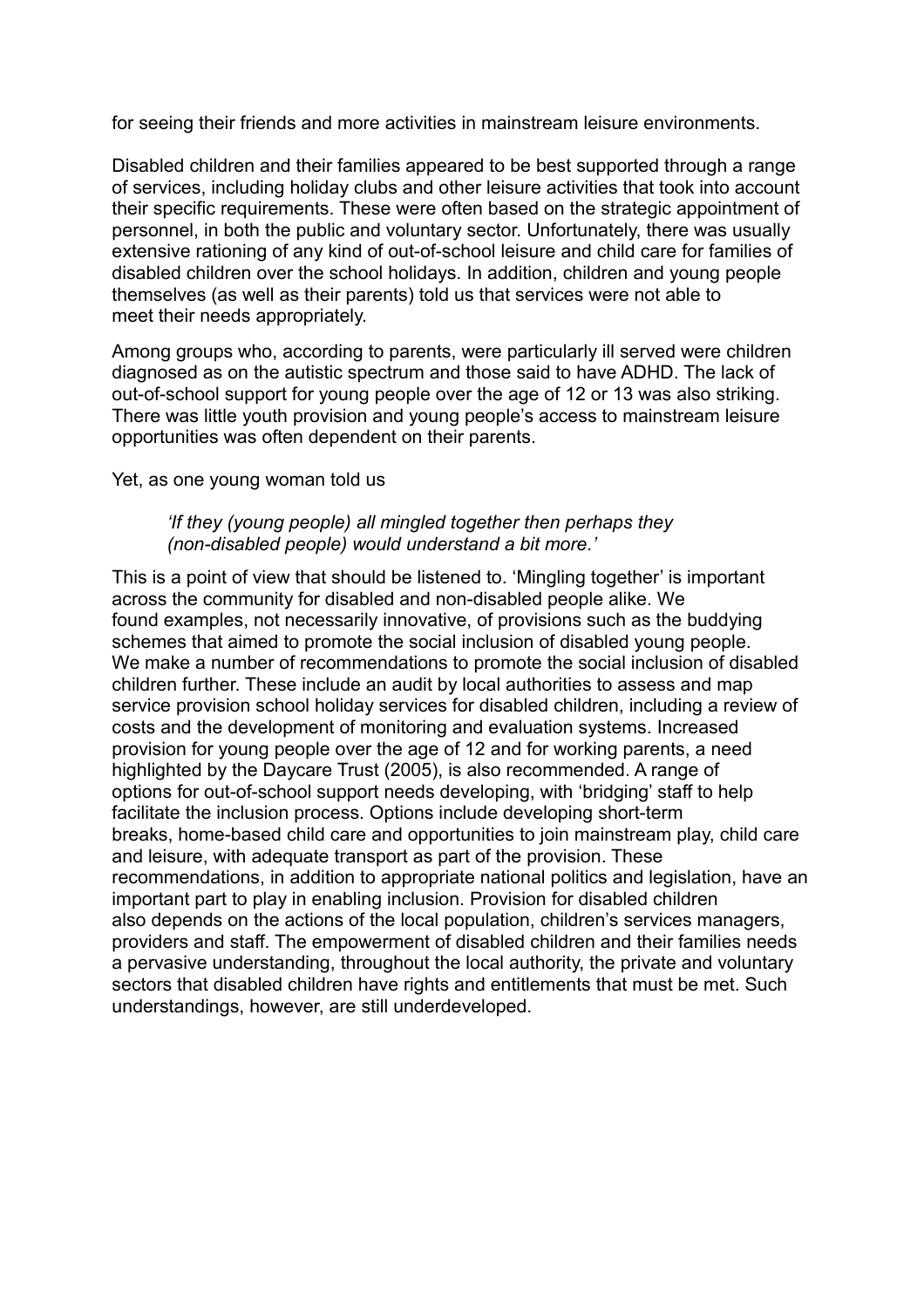# **REFERENCES**

Abbott, D., Ward, L. & Morris, J. (2000) *Disabled Children and Residential Schools:A Survey of Local Authority Policy and Practice*. The Norah Fry Research Centre, Bristol.

Alderson, P. & Morrow, V. (2004) *Ethics, Social Research and Consulting with Children and Young People*. Barnardos, Barkingside.

Audit Commission (2003) *Comprehensive Performance Assessment Score and Analyses of Performance for Single Tier and County Councils in England*. Audit Commission, London.

Beresford, B. (1997) *Personal Accounts: Involving Disabled Children in Research*. The Stationery Office, London.

Daycare Trust (2005) *Everyone Counts. Supporting the Childcare Needs of Disabled Children, Children with Special Educational Needs and Their Families*. Daycare Trust, London.

DDA (1995) *Disability Discrimination Act*. HMSO, London.

DDA (2005) *Disability Discrimination Act*. HMSO, London.

Department for Education and Skills (2003) *Children's Social Services Core Information Requirements*. Glossary of terms. November 2003 Version 3.1. Available at:

http://www.everychildmatters.gov.uk/\_files/41CFDF02BFB2958A95924F2FC84D104 0.pdf (accessed20 February 2006).

Department of Health (1989) *An Introduction to the Children Act*. HMSO, London. Department of Health (2001) *Valuing People: A New Strategy for Learning Disability for the 21st Century*. Stationery Office, London.

Department of Health (2004) *National Service Framework for Children,Young People and Maternity Services*. Department of Health, London.

Hill, M., Davis, J., Prout, A. & Tisdall, K. (2004) Moving the participation agenda forward. *Children and Society*, **18,** 77–96.

Kirkbridge, L. (1999) *I'll Go First*. The Children's Society, London.

Knight, A., Clark, A., Statham, J. & Petrie, P. (2006) *The Views of Children and Young People with Learning Disabilities about the Support They Receive from Social Services:A Review of Consultations and Methods*. Report for the Department for Education and Skills. Thomas Coram Research Unit, Institute of Education, London. Lewis, A. & Porter, J. (2004) Interviewing children and young people with learning disabilities: guidelines for researchers and multi-professional practice. *British Journal of Learning Disabilities*, **32,** 191–197.

Ludvigsen, A., Creegan, C. & Mills, H. (2005) *Let's PlayTogether: Play and Inclusion. Evaluation of Better Play Round Three*. Barnardos, London.

Marchant, R., Jones, M., Julyan, A. & Giles, A. (1999) *Listening on All Channels: Consulting with Disabled Children and Young People*. Triangle, Brighton.

Morris, J. (1998) *Don't Leave Us Out! Involving Disabled Children and Young People with Communication Impairments*. Joseph Rowntree Foundation, York.

Morris, J. (2001) Social exclusion and young disabled people with high levels of support needs. *Critical Social Policy*, **21,** 161–183.

Morris, J. (2002) *A Lot to Say*. Scope, London.

Morris, J. (2003) 'Including all children: Finding out about the experiences of children with communication and/or cognitive impairments'. *Children and Society*, **17,** 337– 348.

Murray, P. (2002) *Hello! Are You Listening? Disabled Teenagers' Experience of Access to Inclusive Leisure*. Joseph Rowntree Foundation, York.